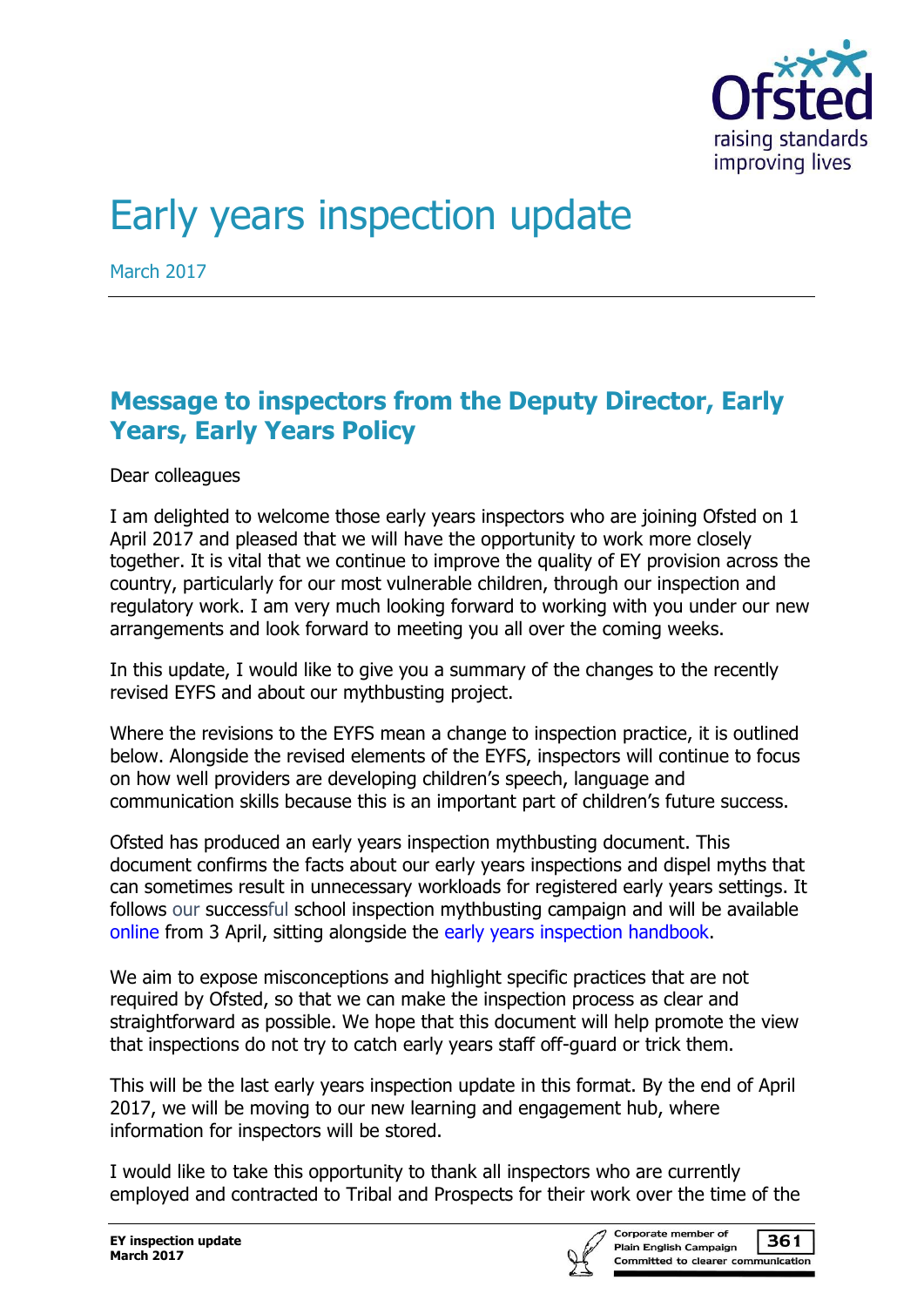

contract. Your work in driving improvement in the quality of early years provision for children is greatly appreciated.

Best wishes

 $\zeta$  . Jner.

# **The Early years foundation stage framework 2017**

On 3 March 2017, the Department for Education published a revised '[Statutory](https://www.gov.uk/government/publications/early-years-foundation-stage-framework--2)  framework [for the early years foundation stage](https://www.gov.uk/government/publications/early-years-foundation-stage-framework--2)'. The revised framework will take effect from 3 April 2017.

This briefing sets out the main changes to the revised framework and the implication for inspection of early years providers.

## **Summary pages of the EYFS**

Page 3 includes a new paragraph, which clarifies the requirements in the framework (provisions indicated by the word "must") and other provisions that providers must have regard to (provisions indicated by the word "should").

> The learning and development requirements in sections 1 and 2 of this framework, and the safeguarding and welfare requirements in section 3 of this framework, are indicated by the use of the word "must". Additionally, early years providers must "have regard" to other provisions in these sections. These provisions are indicated by the use of the word "should". "Having regard" to these provisions means that early years providers must take them into account when providing early years provision and should not depart from them unless there is good reason for doing so.

**Impact on inspection:** This paragraph offers providers clarity. It has little impact on inspection. Inspectors should continue to raise actions to address breaches in requirements (i.e. the 'musts') and raise recommendations to support the development of good practice.

## **Section 1 of the EYFS (learning and development)**

The footnote on page 7 has been amended to make it clearer for providers who exclusively offer 'out of school hours' care for children **younger** than those in the Reception class age range.

> Providers offering care exclusively before and after school or during the school holidays for children who normally attend Reception (or older) class during the school day (see para 3.40) do not need to meet the learning and development requirements. However, providers offering care exclusively before and after school or during the school holidays for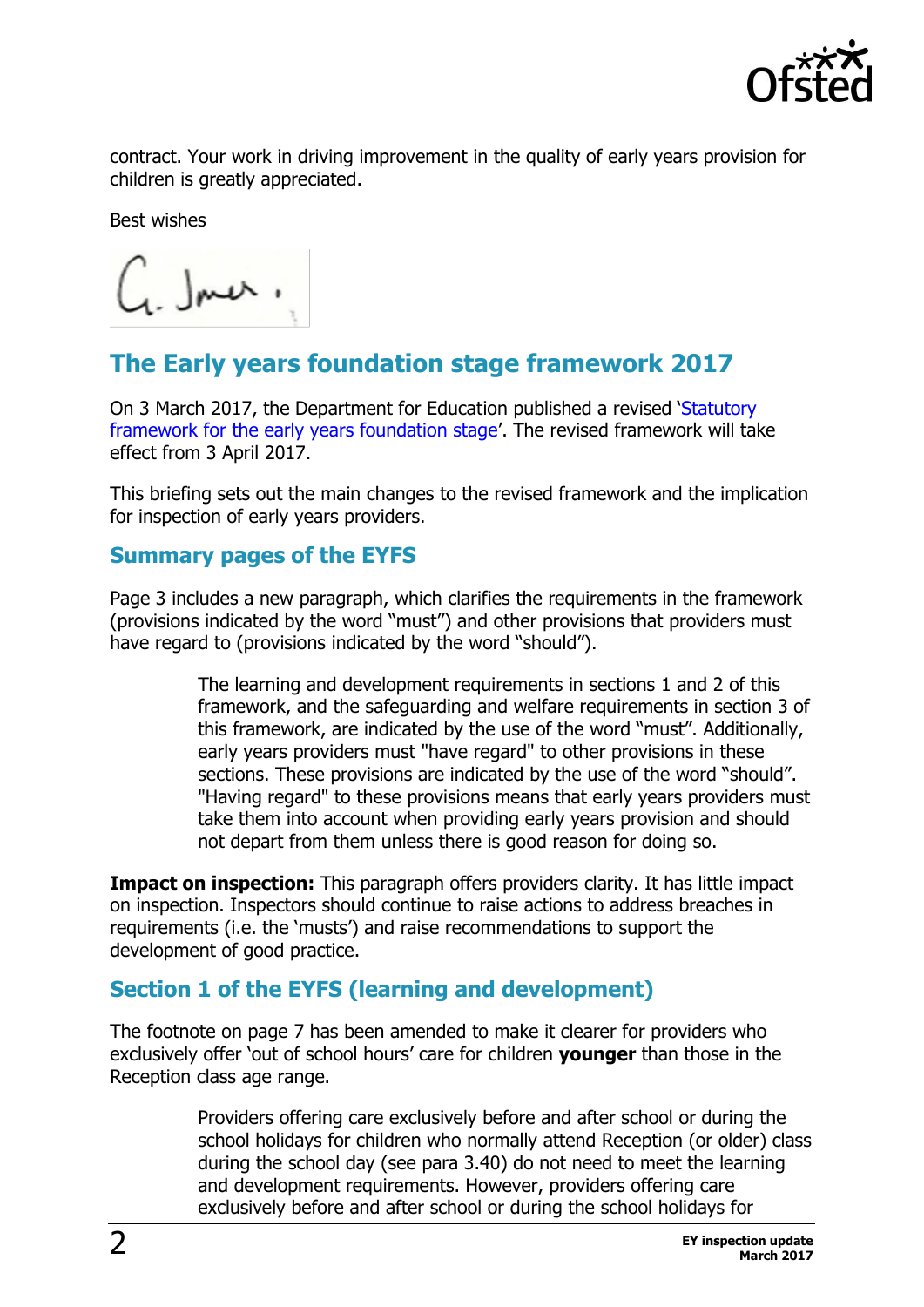

children younger than those in the Reception class age range, should continue to be guided by, but do not have to meet, the learning and development requirements. All such providers should discuss with parents and/or carers (and other practitioners/providers as appropriate, including school staff/teachers) the support they intend to offer.

**Impact on inspection:** This footnote offers clarification for providers. It includes the guidance the DfE had issued separately. This makes no difference to inspection as inspectors were already applying this approach when inspecting settings that exclusively care for children before and after school.

Paragraph 1.5 on page 8 includes a new footnote with a link to the Chief Medical Office guidance on physical activity.

**Impact on inspection:** This footnote offers guidance to providers on physical activity. Providers are not required to follow this guidance and inspectors should not expect them to do so. However, inspectors may signpost providers to the guidance, especially if they are concerned about the quality of provision for physical activity.

# **Section 3 of the EYFS (safeguarding and welfare)**

Paragraph 3.7 ("child protection") includes references to new and updated government guidance (e.g. Working together to safeguard children 2015, and the Prevent Duty Guidance 2015), which has been published since the EYFS was last updated in 2014.

> Providers must have regard to the Government's statutory guidance 'Working together to safeguard children 2015' and to the 'Prevent duty guidance for England and Wales 2015'. All schools are required to have regard to the government's 'Keeping children safe in education' statutory guidance, and other childcare providers may also find it helpful to refer to this guidance. If providers have concerns about children's safety or welfare, they must notify agencies with statutory responsibilities without delay. This means the local children's social care services and, in emergencies, the police.

**Impact on inspection:** This amendment now makes it a requirement for providers to have regard to the 'Prevent' duty. If a provider does not meet this requirement, inspectors should raise an action to bring about the necessary improvement. As with all breaches of safeguarding and welfare requirements, inspectors should consider the impact of the breach on keeping children safe and take it into account when making inspection judgements.

The amendment also makes clear that schools are required to have regard to the statutory guidance 'Keeping children safe in education' and that other childcare providers may also find this guidance helpful. Inspectors should familiarise themselves with this guidance and direct providers to it as necessary.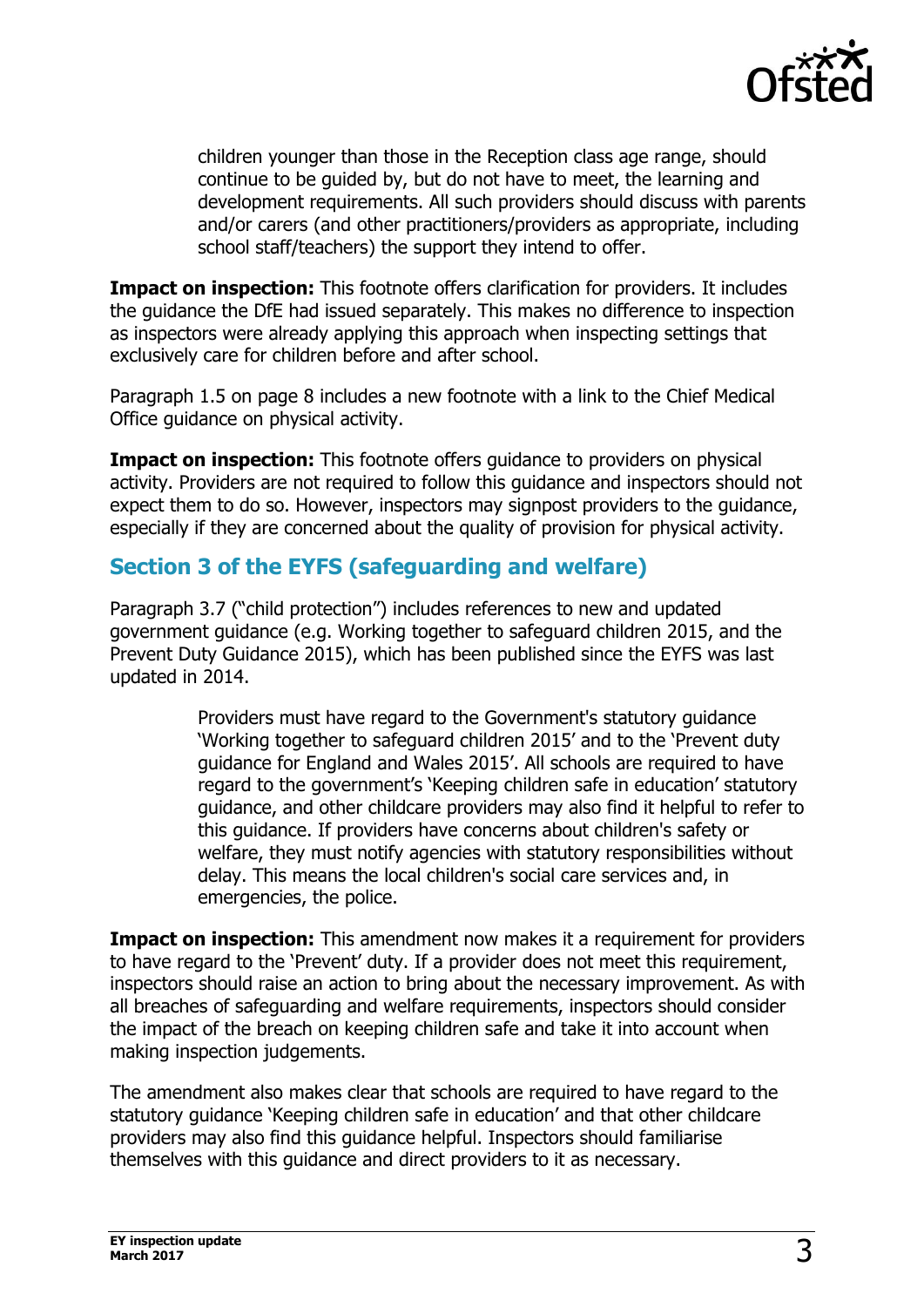

Paragraph 3.23 ("staff qualifications, training, support and skills") includes a new footnote about the literacy and numeracy qualification requirements for level 3 early years educators (EYE). As set out in the government response to the level 3 consultation, to be counted in the ratios at level 3, staff holding an EYE qualification must also have achieved a suitable level 2 qualification in English and maths.

**Impact on inspection:** Inspectors will need to be satisfied that providers understand the new literacy and numeracy qualification requirements for level 3 EYE staff and whether or not staff can be counted as a level 3 member of staff. The DfE has confirmed the requirement only applies to people who commenced an EYE qualification from September 2014. It does not apply to those with full and relevant qualifications obtained before then.

The DfE is responsible for defining the level 2 qualifications that are suitable. These will be listed in on the [Early Years Qualifications List](http://www.education.gov.uk/eypqd/) from 3 April 2017 and are as follows:

## **English**

- **Functional Skills in English at Level 2**
- GCSE/International GCSE in English Language and/or Literature to at least grade C (grade 4)
- Key Skills in Literacy at Level 2
- A Level/AS Level in English Language and/or English Literature to at least grade E
- O Level in English to at least grade C
- CSE grade 1 English (Language)

Also recognised Scottish, Northern Irish and Welsh equivalents.

#### **Maths**

- Functional Skills in Mathematics at Level 2
- GCSE/International GCSE in Mathematics to at least grade C (grade 4)
- Key Skills in Application of Number at Level 2
- A Level or AS Level in Mathematics or Pure Mathematics and/or Further
- $\blacksquare$  Mathematics to at least grade E
- O Level in Mathematics to at least grade C
- CSE grade 1 Mathematics

Also recognised Scottish, Northern Irish and Welsh equivalents.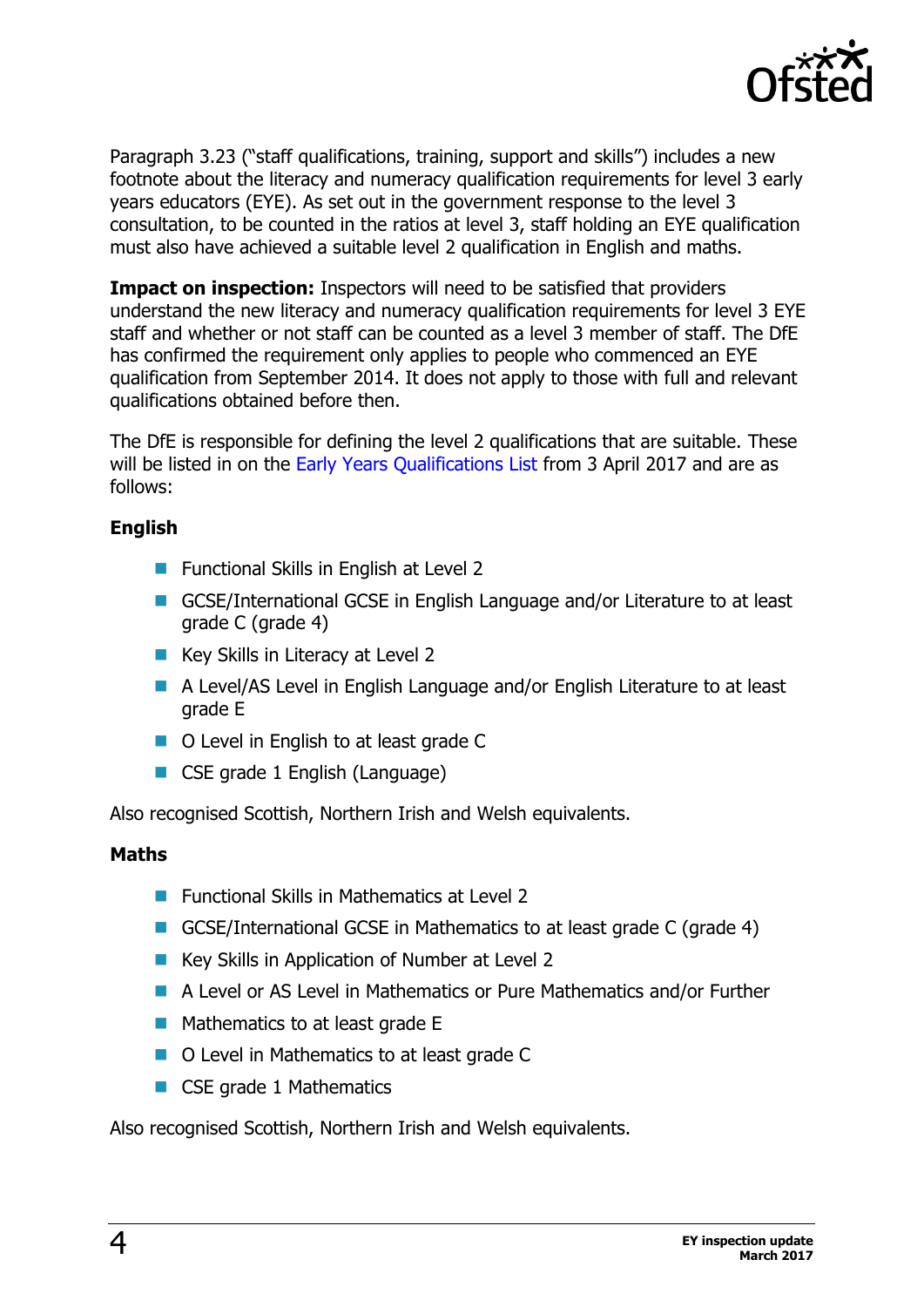

Following the government consultation, paragraph 3.25 ("staff qualifications, training, support and skills") now includes a new paediatric first aid (PFA) requirement.

From 3 April 2017, all newly qualified entrants to the early years workforce with full and relevant level 2 or level 3 qualification must also have a PFA certificate before they can be included in the statutory staff:child ratios in early years settings. The requirement also includes additional detail so that providers are clear about what the training needs to cover and how frequently a qualification needs to be renewed.

At least one person who has a current PFA certificate must be on the premises and available at all times when children are present, and must accompany children on outings. **The certificate must be for a full course consistent with the criteria set out in Annex A.** Childminders, and any assistant who might be in sole charge of the children for any period of time, must hold a full current PFA certificate.

PFA training **must be renewed every three years** and be relevant for workers caring for young children and babies. Providers should take into account the number of children, staff and layout of premises to ensure that a qualified paediatric first aider is able to respond to emergencies quickly.

All newly qualified entrants to the early years workforce, who have completed a level 2 or level 3 qualification on or after 30 June 2016, must also have either a full paediatric first aid (PFA) or an emergency PFA certificate within three months of starting work in order to be included in the required staff:child ratios at level 2 or level 3 in an early years setting. Providers should display (or make available to parents) staff PFA certificates or a list of staff who have a current PFA certificate.

Inspectors should take account of footnotes 30 to 32 at the bottom of page 22, which provide further clarification:

> 30: Providers are responsible for identifying and selecting a competent training provider to deliver their PFA training. Training is available from a wide range of providers including: those who offer regulated qualifications; or the Voluntary Aid Societies (St John Ambulance, the British Red Cross and St Andrew's First Aid who together are acknowledged by the Health and Safety Executive (HSE) as one of the standard-setters for currently accepted first aid practice for first aid at work training courses); or those who operate under voluntary accreditation schemes; or one that is a member of a trade body with an approval and monitoring scheme; or those who operate independently of any such accreditation scheme. The Register of Regulated Qualifications may help providers identify PFA providers, which can be found at: http://register.ofqual.gov.uk/qualification. It may also be helpful to refer to HSE's guidance about choosing a first aid training provider, which can be found at: [www.hse.gov.uk/pubns/geis3.htm](http://www.hse.gov.uk/pubns/geis3.htm)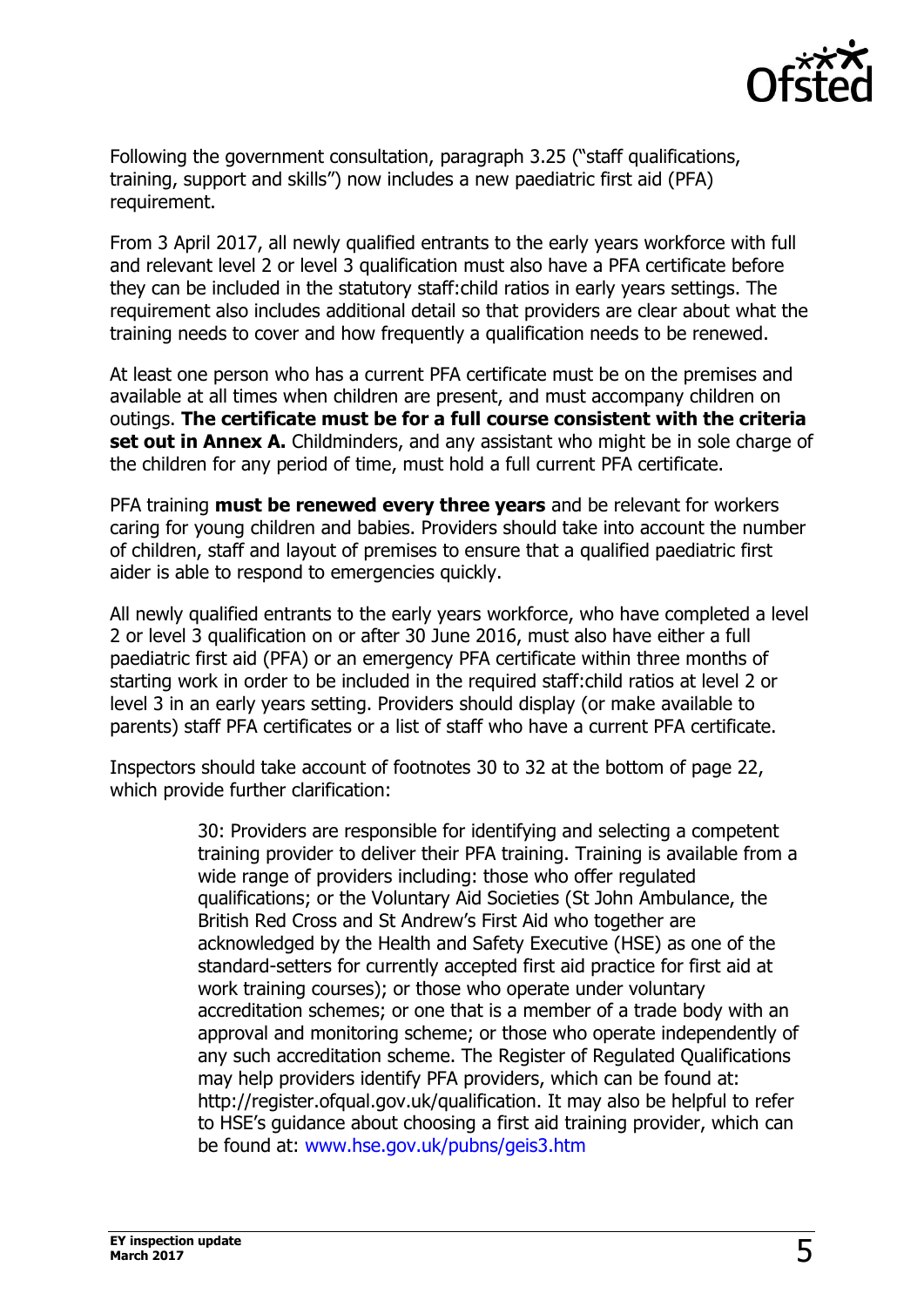

31: In this context, "newly qualified entrants" includes staff who have been apprentices or long term students who have gained a level 2 or level 3 early years qualification.

32: Newly qualified entrants who started work between 30 June 2016 and 2 April 2017 must have either a full PFA or an emergency PFA certificate by 2 July 2017 in order to be included in the required staff:child ratios at level 2 or level 3 in an early years setting.

**Impact on inspection:** Inspectors will need to be satisfied that providers are fully meeting this requirement. Inspectors are not expected to know the content of courses provided by different training agencies. It is up to the provider to ensure that training complies. Inspectors should check how the provider has ensured this. The requirement now makes clear to providers how frequently first aid qualifications should be renewed. This is in line with current timescales and is something inspectors already check.

Inspectors will now need to check that all staff who have qualified since 30 June 2016 have a PFA qualification within three months of starting work if they are being counted as part of the staff:child ratios. Where the three months has not yet passed, inspectors should discuss with the provider the steps they are taking to ensure that the new employee is able to get the necessary qualification within the required timescale. The DfE has confirmed that during this period of time new entrants can be counted as part of the staff:child ratio. However, inspectors should be satisfied that providers are working towards ensuring they obtain the qualification within the required timescale and that they understand the impact on ratios if the new entrant does not obtain their qualification in time.

Inspectors should also take account of footnote 30 at the bottom of page 22 when considering compliance with this requirement:

> Providers can make an exception to this requirement where a newly qualified entrant to the workforce is unable to gain a PFA certificate if a disability would prevent them from doing so. Such a newly qualified entrant can still be included in the staff:child ratios if otherwise competent to carry out their childcare duties. Where possible, such staff should attend a relevant PFA training course and obtain written evidence of attendance.

In these circumstances, inspectors should discuss with providers how they are supporting the new entrant to gain a relevant first aid qualification. Inspectors must be confident that the provider remains compliant with the rest of the requirement. Providers must ensure that at least one person with a relevant first aid qualification is present on the premises and on outings at all times. Staff deployment should enable a qualified person to respond quickly in an emergency.

The requirement now also recommends that providers share with parents details of all staff who hold PFA qualifications. As this is not a 'must', inspectors will not be able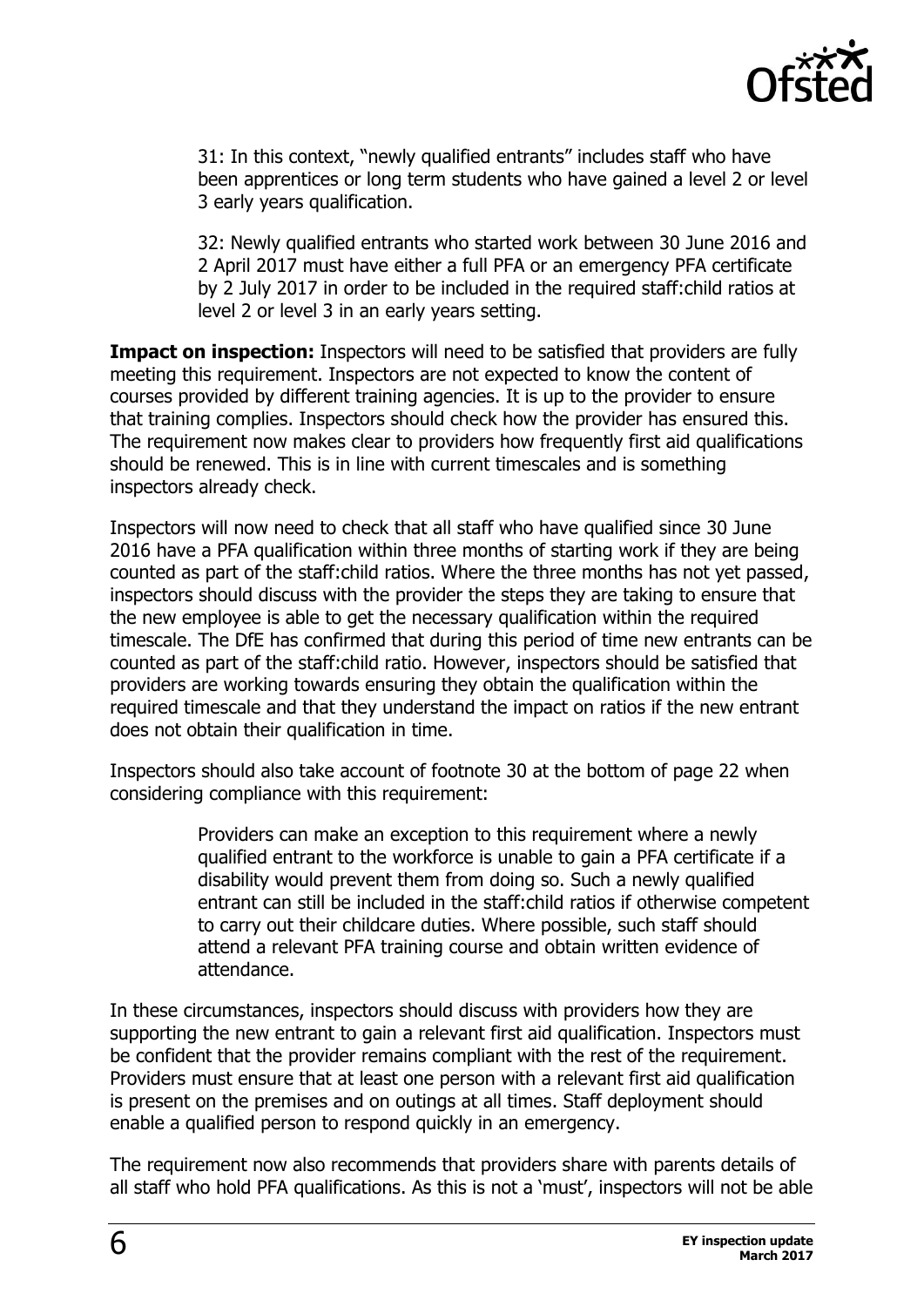

to raise actions in order to bring about compliance. However, inspectors should draw providers' attention to this element of the requirement if this is not in place. Where appropriate, inspectors can raise a recommendation to encourage this good practice.

The government has also awarded NDNA a contract to deliver 'Millie's Mark', a new quality mark for settings where all employees are trained in PFA. Further information can be found via the following link: [http://www.ndna.org.uk/milliesmark.](http://www.ndna.org.uk/milliesmark)

Inspectors should familiarise themselves with this endorsement. Having Millie's Mark may indicate a setting's commitment to safeguarding. However, it is not a requirement. So, inspectors should not use its presence or absence to judge the effectiveness of safeguarding. There is no requirement to mention the accreditation in a report. To do so suggests that Ofsted endorses the scheme. Equally, inspectors should not raise actions or recommendations about getting the accreditation.

 Paragraph 3.37 ("ratios") includes a new footnote for schools that have provision run by the governing body (under section 27 of the Education Act 2002). This change was communicated to Ofsted and all local authorities in autumn 2015 and therefore has no current impact on inspection.

Where schools have provision run by the governing body (under section 27 of the Education Act 2002) for three- and four-year-olds who are not pupils of the school, they can apply: a 1:13 ratio where a person with a suitable level 6 qualification is working directly with the children (as in paragraph 3.33); or a 1:8 ratio where a person with a suitable level 6 qualification is not working directly with children but at least one member of staff present holds a level 3 qualification (as in paragraph 3.34).

■ Paragraph 3.42 ("childminders") now includes a further example of when an exception to the usual ratios can be made (namely to maintain continuity of care).

If a childminder can demonstrate to parents and/or carers and Ofsted inspectors or their childminder agency that the individual needs of all the children are being met, exceptions to the usual ratios can be made, for example, when childminders are caring for sibling babies, or when caring for their own baby, or to maintain continuity of care. If children aged four and five only attend the childminding setting before and/or after a normal school day, and/or during school holidays, they may be cared for at the same time as three other young children. But in all circumstances, the total number of children under the age of eight being cared for must not exceed six.

**Impact on inspection:** This amendment brings further clarifies situations where a childminder can operate outside of the usual ratios. It is important however, that in these circumstances, the childminder can show the inspector that they continue to meet the individual needs of all children.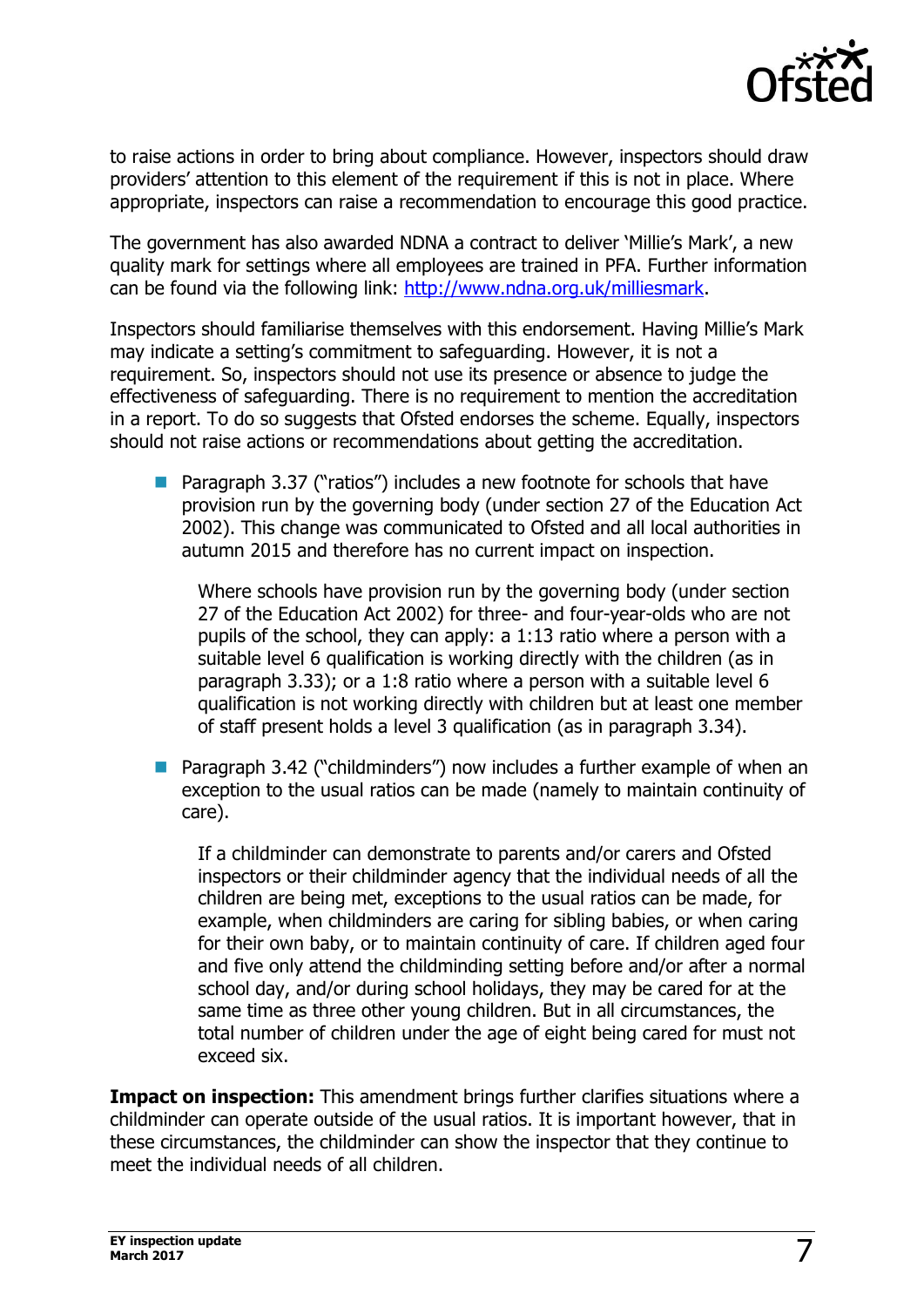

 Paragraph 3.45 ("medicines") has been amended to make it clearer that prescription medicines must not be administered unless they have been prescribed for a child by a doctor, dentist, nurse or pharmacist.

Providers must have and implement a policy, and procedures, for administering medicines. It must include systems for obtaining information about a child's needs for medicines, and for keeping this information upto-date. Training must be provided for staff where the administration of medicine requires medical or technical knowledge. **Prescription medicines** must not be administered unless they have been prescribed for a child by a doctor, dentist, nurse or pharmacist (medicines containing aspirin should only be given if prescribed by a doctor).

**Impact on inspection:** The only change to this requirement is the insertion of the word 'prescription'. This makes it clear for both providers and inspectors that this part of the requirement relates to medicines that are **only** available via a prescription. This removes the possible contradiction in paragraph 3.46.

■ Paragraphs 3.10, 3.41, 3.63 and 3.77 include minor amendments as a result of section 76 of the [Small Business, Enterprise and Employment Act 2015,](http://www.legislation.gov.uk/ukpga/2015/26/contents/enacted) which allow childminders and domestic childcare providers - registered with Ofsted or a childminder agency - to operate from suitable non-domestic premises for up to half their time (without registering separately). This measure came into effect on 1 January 2016 and, therefore, does not affect current inspection and/or regulation.

3.10 Ofsted or the agency with which the childminder is registered is responsible for checking the suitability of childminders, **of every other person looking after children for whom the childminding is being provided (whether on domestic or non-domestic premises)**, and of every other person living or working on any domestic premises from which the childminding is being provided, including obtaining enhanced criminal records checks and barred list checks.

3.41 At any one time, childminders **(whether providing the childminding on domestic or non-domestic premises)** may care for a maximum of six children under the age of eight.

#### 3.63 Providers must carry **the appropriate insurance (e.g. public liability insurance) to cover all premises from which they provide childcare or childminding.**

3.77 All registered early years providers must notify Ofsted or the childminder agency with which they are registered of any change:

in the address of the premises (and seek approval to operate from those premises where appropriate); **to the premises which may affect the space available to children and the quality of childcare available to them; in the name or address of the provider, or the provider's**